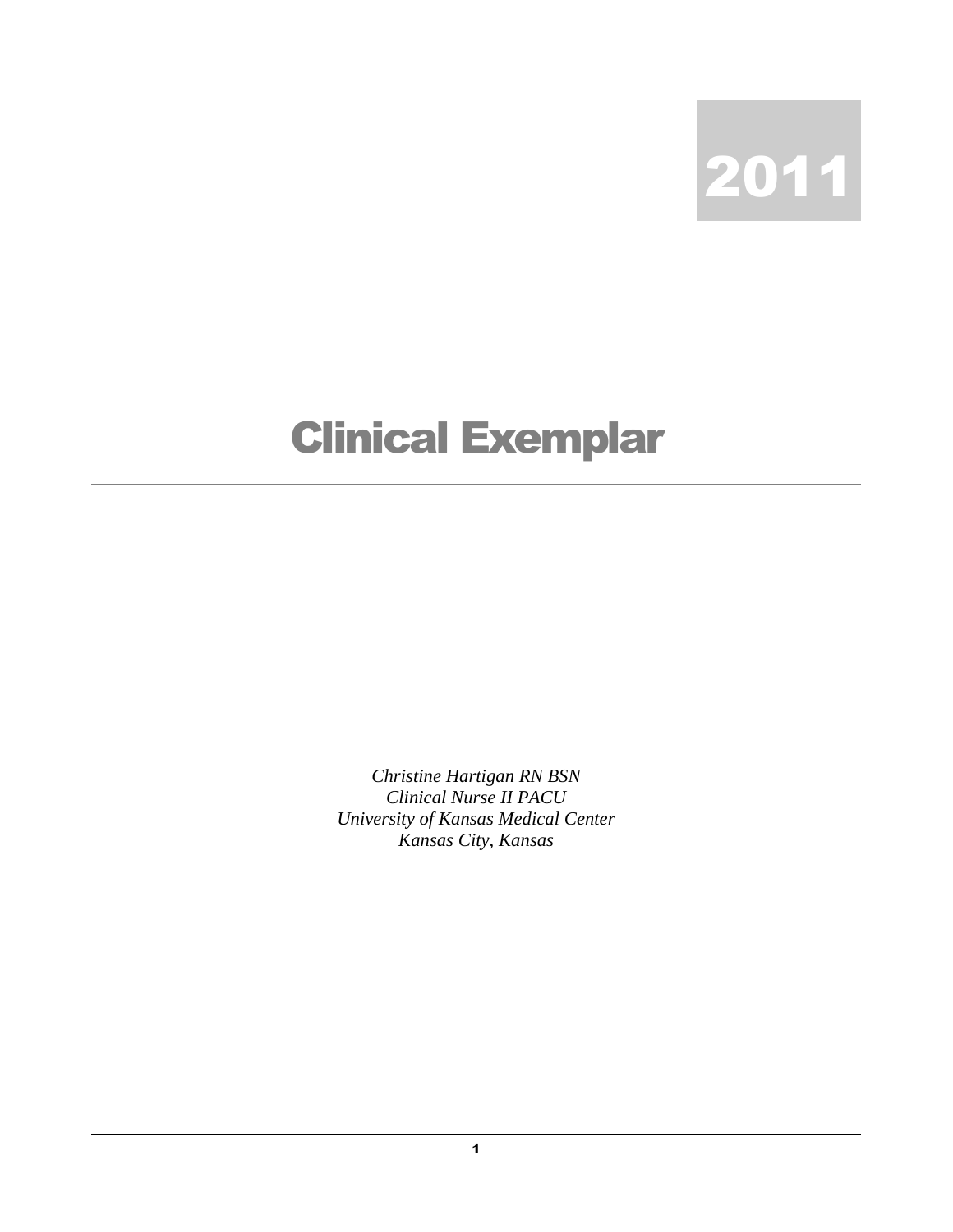## Story 14

## THE LITTLE BOYWHO WOULDN'T LET ANYONE TOUCH HIM.

 t lunch that day, two of the nurses from our pre-op area were  $\Lambda$ t lunch that day, two of the nurses from our pre-op area we<br>talking about the "out of control" 8 year old boy they had admitted. They said he refused to have the blood pressure cuff put on, refused to have his temperature taken, and in fact he refused to let any of the nursing or medical staff touch him. They said he was crying and screaming, and began kicking when anyone tried to get near him. You could tell by their tone they were very frustrated by his behavior. They said they were really lucky, that he did take the Versed lollipop, or he still wouldn't be in the OR.

Later that day I received "little boy who wouldn't let anyone touch him" from the OR to the PACU. His VP Shunt had been revised. I wondered how much of his irritability was due to increased in pressure in his brain before the shunt revision.

*I wondered how much of his irritability was due to increased in pressure in his brain before the shunt revision.* 

Upon arrival to the PACU he was still sedated, and very stable. His blood pressure cuff was on. He had an IV in place and a SpO2 monitor on. I invited mom in to sit by his bed, so she would be there when he woke up.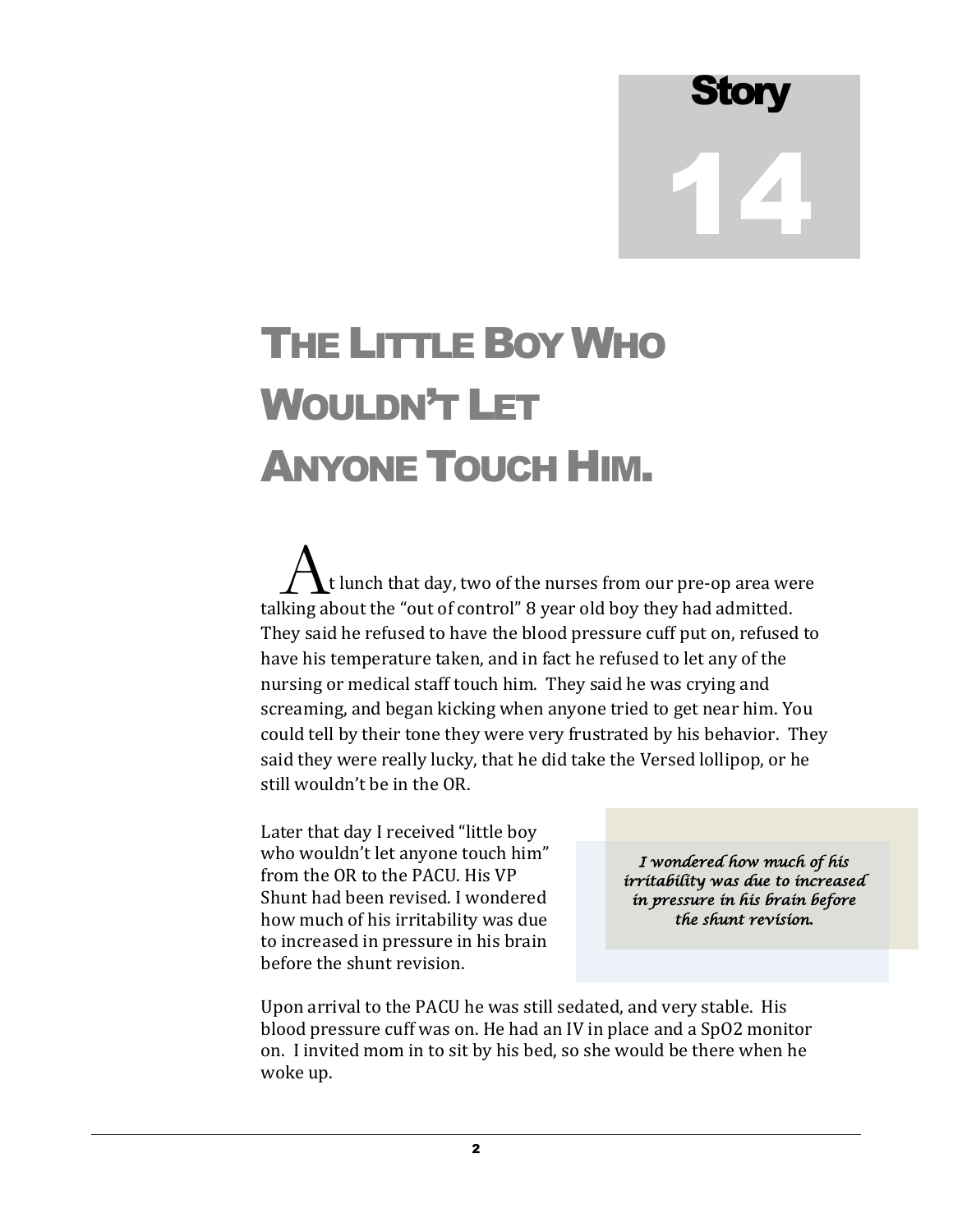When he woke up he began crying loudly, wanting the BP cuff off and the IV out. He was still fairly sleepy, so he didn't put up a big fight; it was mostly quite a loud verbal outburst.

A crying child in our combination Adult/Child PACU always brings help running. Several people approached him with offers of a Popsicle, a touch, a joke, a "there, there" but he wasn't buying any of it. All of the people coming at him just made him more irritable. I finally had to ask several well meaning people to, "Please just let him be. I think all of the stimulation is making things harder for him."

I asked him if he hurt. He continued to cry and tell me to take off the IV, the cuff, etc. His mother said, "He really can't tell you how he feels." She said it softly and with a resigned look on her face. The charge nurse put a warm blanket over him, that seemed to sooth him, and he went back to sleep.



As I watched him, and his mother, I was taken back to my childhood, when I was the little girl who wouldn't let anyone touch her. I can remember collapsing into tears anytime anyone in a medical office would come near me. Shots were a major under taking, with me crying and not being able to

sit still. I remember one doctor telling my mother not to bring me back to his office, because he couldn't put up with my behavior. I don't remember how I felt, when I was doing all of this, but I can only imagine I was afraid, and that the only way I knew how to do afraid was by screaming and crying.

I turned to the boy's mother and said, "I was just like him, when I was a kid. Nobody in a doctor's office or hospital could come near me, I became frantic and out of control." She looked at me, and she told me, that this was his eleventh shunt revision. She looked sad.

For the rest of his stay, I did my best to keep things quiet and low key. I also made sure the well meaning staff stayed away, when he was crying instead of approaching him with questions and offers and jokes. I set some very matter of fact limits with him, but I did it in a very quiet way, telling him he had to have his blood pressure cuff, IV, and SpO2 monitor on. And, when he looked like he was in pain I gave him an appropriate dose of Fentanyl IV. We didn't have a perfect time, but we had just a few bursts of crying and complaining. When it was time to go, he was awake, and relatively calm. His IV was still in place and his BP cuff was still on his arm.